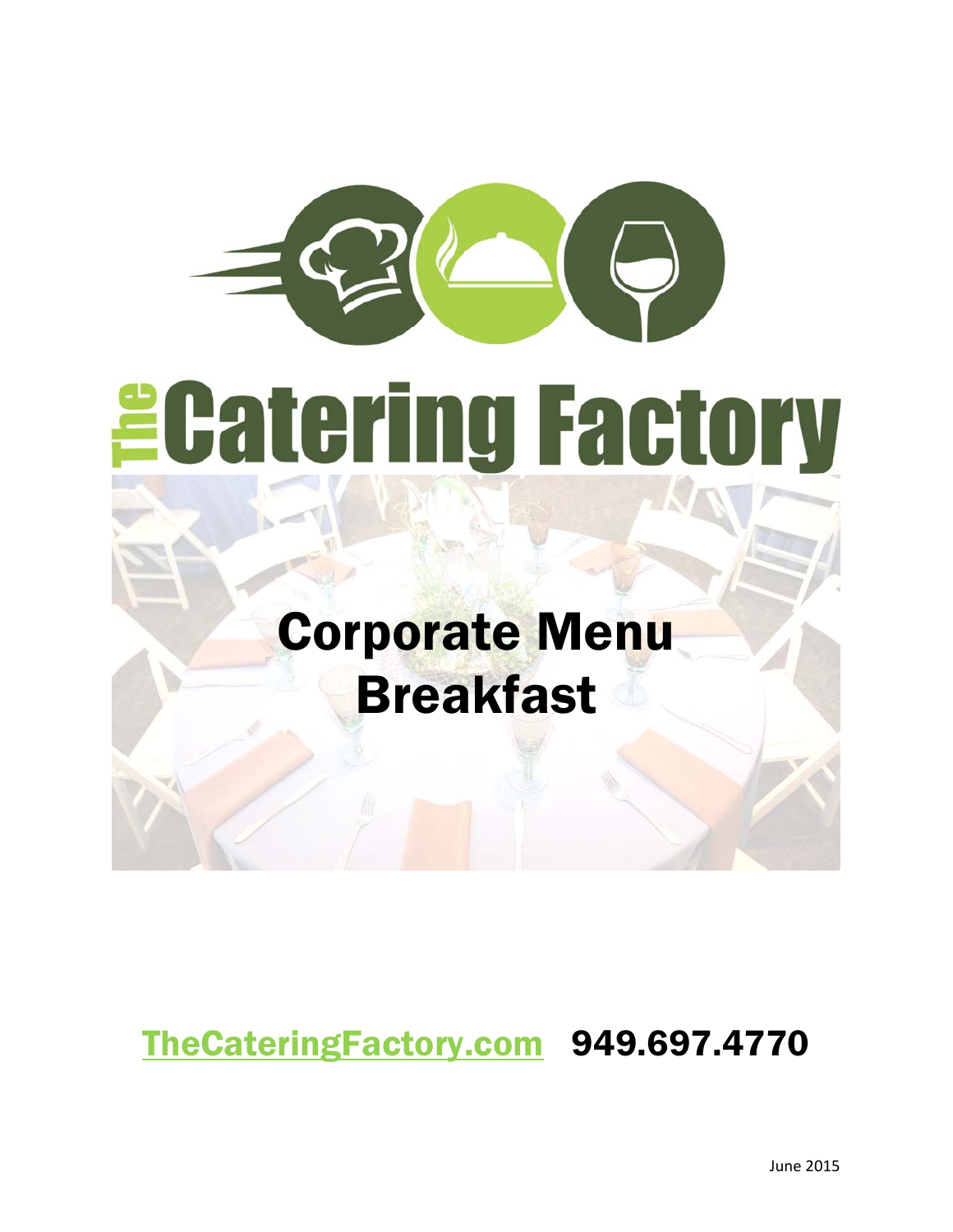

#### **Continental \$7.25**

(Choice of Three Assorted Pastries) Fruit & Cheese Danish, Pecan Rolls, Sliced Breakfast Breads, Assorted Muffins, Cinnamon Rolls, Assorted Scones, Coffee Cake, Assorted Mini Bagels with Cream Cheese Served with Seasonal Fresh Fruit Platter

#### **Continental Deluxe \$8.99**

Seasonal Fresh Fruit Platter, Assorted Cereals or Nonfat Greek Yogurt with Muesli Mini Croissants with Jam and Butter or Assorted Bagels with Light Cream Cheese and Cranberry Cream Cheese

#### **International \$14.00**

Seasonal Fresh Fruit Platter with Wild Berries, Yogurt with Wedge Imported Cheese Tray Assorted Scones

#### **Lox and Assorted Bagels \$9.75**

Atlantic Smoked Salmon, Fresh Tomatoes Slices, Red Onions, Cream Cheese and Capers



#### **Assorted Bagels with Cream Cheese**

Tray of 12 \$25.00, Tray of 24 \$45.00

#### **Fresh Fruit Platters**

Seasonal Fruit Cantaloupe, Honeydew, Pineapple, Strawberries, Blackberries, Blueberries and Raspberries

Medium Serves up to 15 \$35.00, Large Serves up to 25 \$55.00

Custom Menus Always Available Menu prices subject to change without notice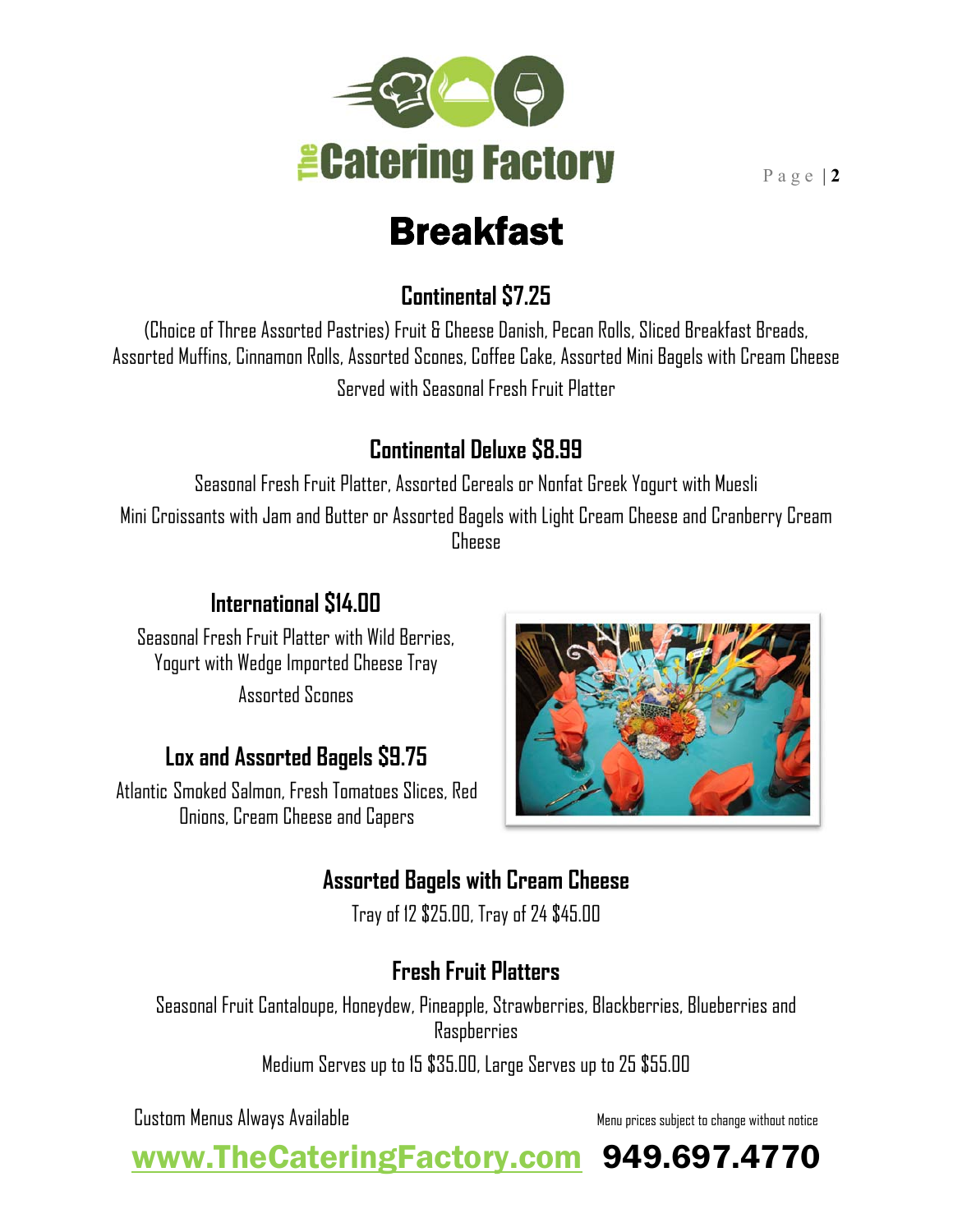

Requires On-Site Chef

#### **Omelettes Made To Order \$14.00**

Diced Turkey Sausage, Turkey Bacon Crumbles, Jack & Feta Cheese, Tomato, Spinach, Mushrooms, Green Peppers, Onions, Julienne Asparagus, Kalamata Olives, Fresh Salsa, Fresh Eggs and Egg Whites Served with Choice of Home style Yukon, Seasonal Fresh Fruit Platters and Assorted Pastries

Requires On-Site Chef

#### **Breakfast Roulade \$13.00**

Stuffed Roll Omelette with Cheese, Assorted Peppers and Onions Served with Salsa Espagnole Sauce

Turkey Sausage, Roasted Yukon Potatoes, Seasonal Fresh Fruit Platter and Brioche



#### **Sweet and Savory \$10.50**

Select Cinnamon Roll French Toast with Maple Syrup, Buttermilk Pancakes with Butter and Maple Syrup Wheat and Walnut Pancakes with Syrup and Raspberry Sauce or Mangini Style Cheese Blintzes with Blackberry Sauce

Served with Potato, Egg and Cheese Frittata and Seasonal Fresh Fruit Platter

#### **Breakfast Burritos \$5 each**

Egg Potato and Cheese, Egg Turkey Bacon Potato and Cheese, Egg Chicken Sausage Potato and Cheese Egg Turkey Sausage, Potato and Cheese with Egg Whites add \$.75

Served with Salsa

Custom Menus Always Available Menu prices subject to change without notice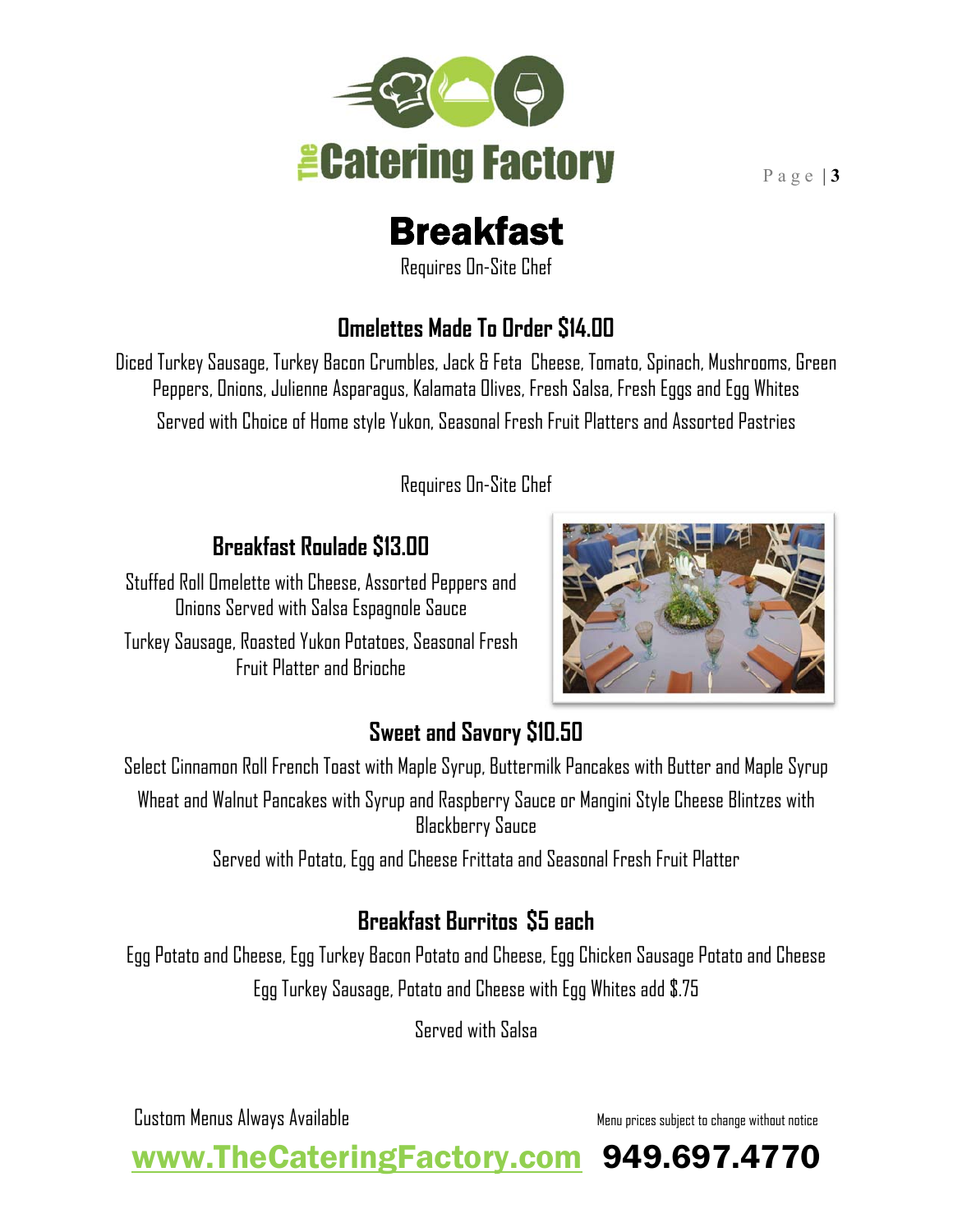

#### **Chef`s Healthy Heart Wraps \$6.50 each**

#### **Mediterranean**

Scrambled Eggs or Egg Whites with Red Onions, Red and Green Peppers, Fresh Basil, Roma Tomato, Artichoke Hearts, Mushrooms and Feta Cheese

Wrapped in a Wheat Flour Tortilla

#### **South American**

Scrambled Eggs or Egg Whites with Beef Chorizo, Green Onions, Green Peppers, Cilantro, Fresh Cheese and Fresh Cilantro Wrapped in a Tomato Tortilla

#### **Portofino**

Scrambled Eggs or Egg Whites, Fresh Spinach, Red Onion, Roma Tomato, and Feta Cheese Wrapped in a Spinach Tortilla

#### **Americano**

Scrambled Eggs with Turkey Bacon, Chicken Sausage, Red Onion, Green Peppers, Cheddar and Jack Cheese Wrapped in a Flour Tortilla

All Above Served with Salsa

Custom Menus Always Available Menu prices subject to change without notice

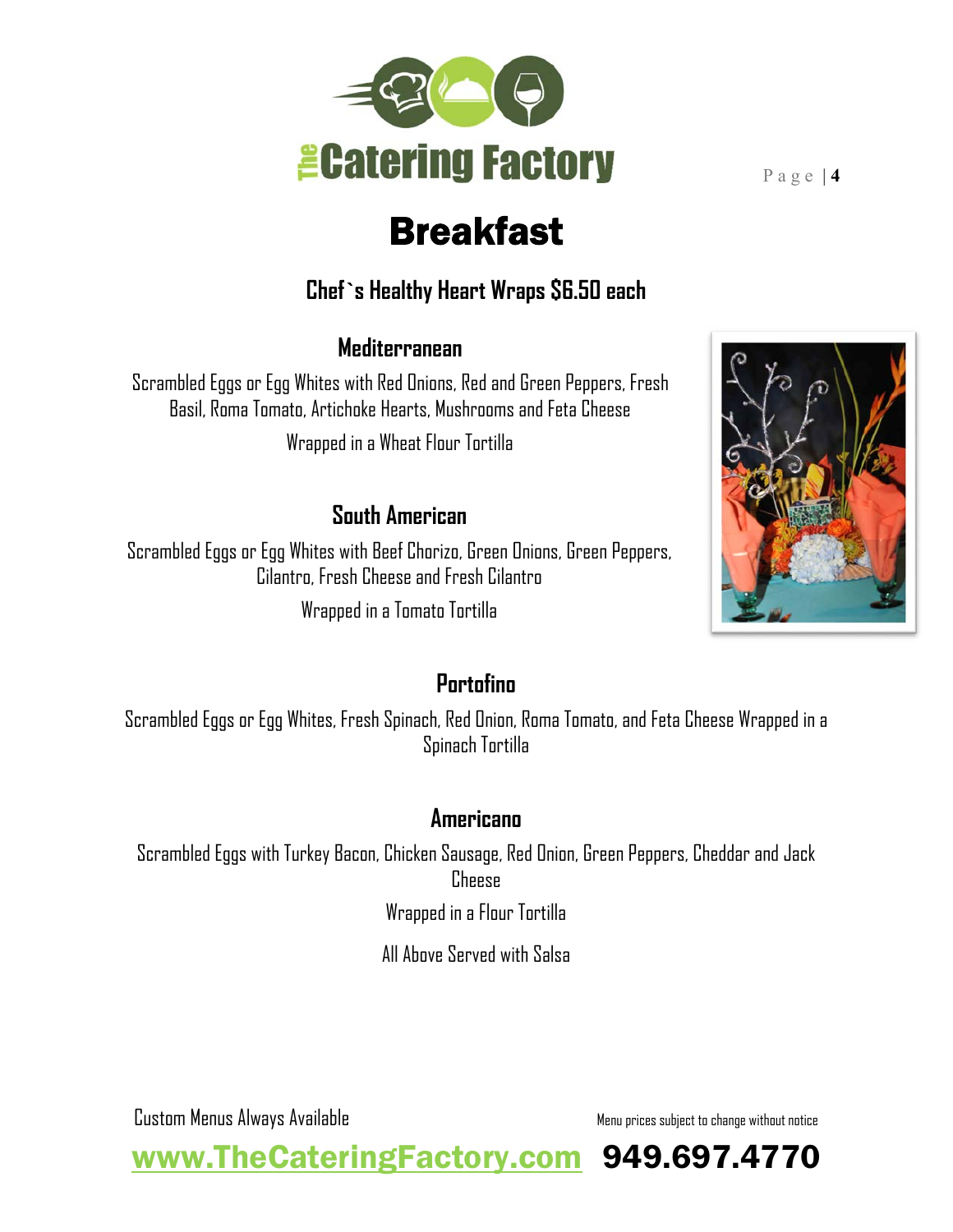

#### **Hot and Hearty \$10.99**

#### **Breakfast Enchiladas**

Scrambled Eggs and Cheese Wrapped in Corn Tortillas Topped with Salsa Verde and Swiss Cheese Accompanied by Mexican Sweet Bread or Assorted Danish

#### **Chilaquiles**

Tortilla Chips Sautéed with Onions and Scrambled Eggs, and Topped with Salsa and Queso Fresco Accompanied by Mexican Sweet Bread or Assorted Danish



#### **Breakfast Casserole**

Scrambled Eggs, Turkey Sausage, Yukon Potato and Cheese Casserole Accompanied by Mexican Sweet Bread or Assorted Danish

#### **Mediterranean Scramble**

Scramble Egg Whites Tossed with Sautéed Fresh Spinach and Roma Tomatoes and Feta Cheese Accompanied by Mexican Sweet Bread or Assorted Danish

#### **Omelette Casserole Breakfast**

Omelettes Filled with Sautéed Peppers, Onions and Turkey Sausage Topped with Jack and Cheddar Cheese Accompanied by Mexican Sweet Bread or Assorted Danish

Custom Menus Always Available Menu prices subject to change without notice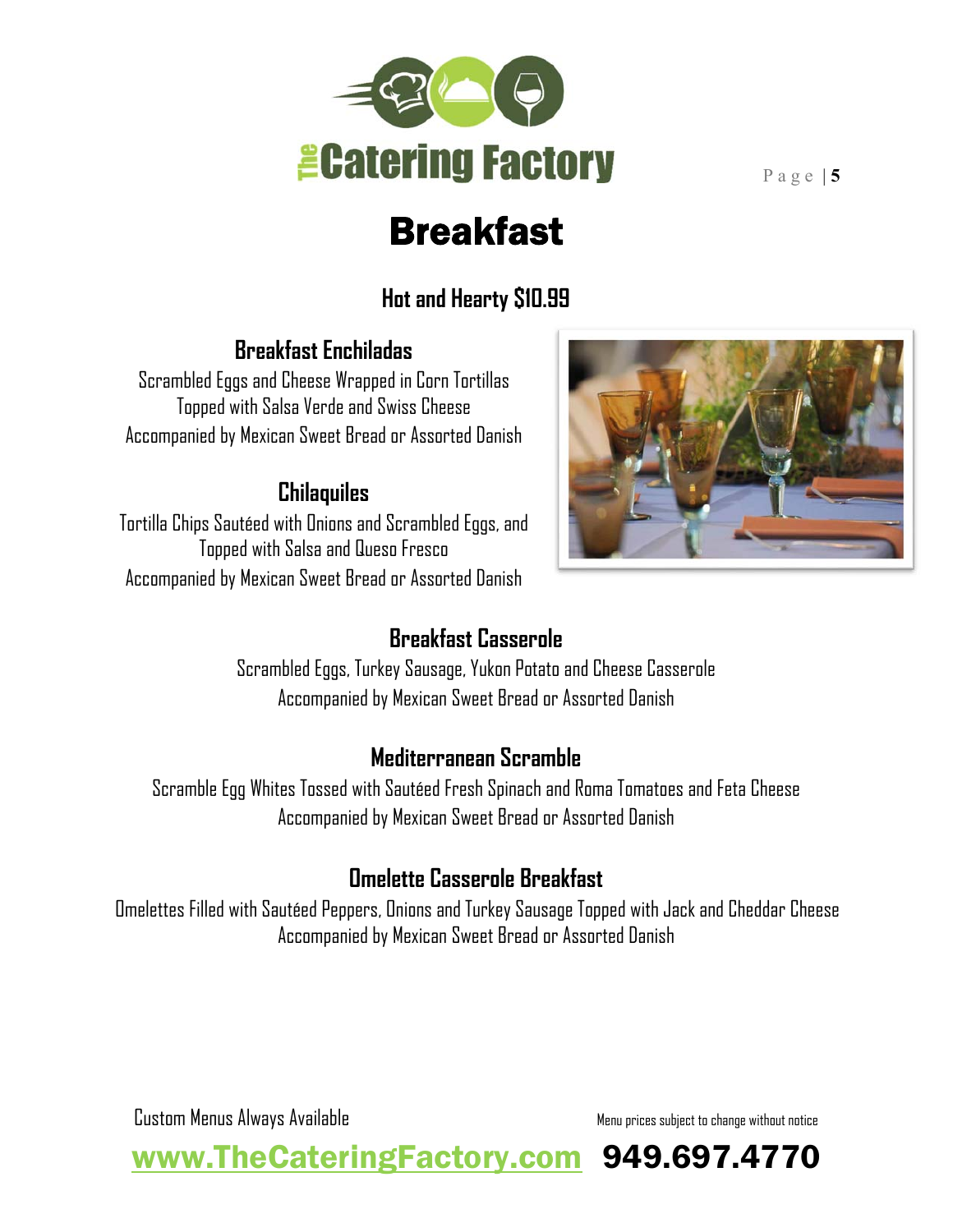

## Breakfast Drinks

#### **Coffee (Regular or Decaf)**

2.5 Gallons (40 cups) \$55.00, 5.0 Gallons (80 cups) \$100.00

**Hot Tea**

2.5 Gallons (40 cups) \$55.00, 5.0 Gallons (80 cups) \$100.00

#### **Soft Drinks and Bottled Water**

Snapple, Red Bull and other Premium Drinks Available Premium Bottle Water Fiji \$2.25each

Assorted Can of Soft Drinks and Bottled Arrowhead Water \$1.25

#### **Juice**

Fresh Orange Juice (Gallon) \$20.00, Individual Premium Orange Juice \$2.25, Apple Juice \$2each



Custom Menus Always Available Menu prices subject to change without notice